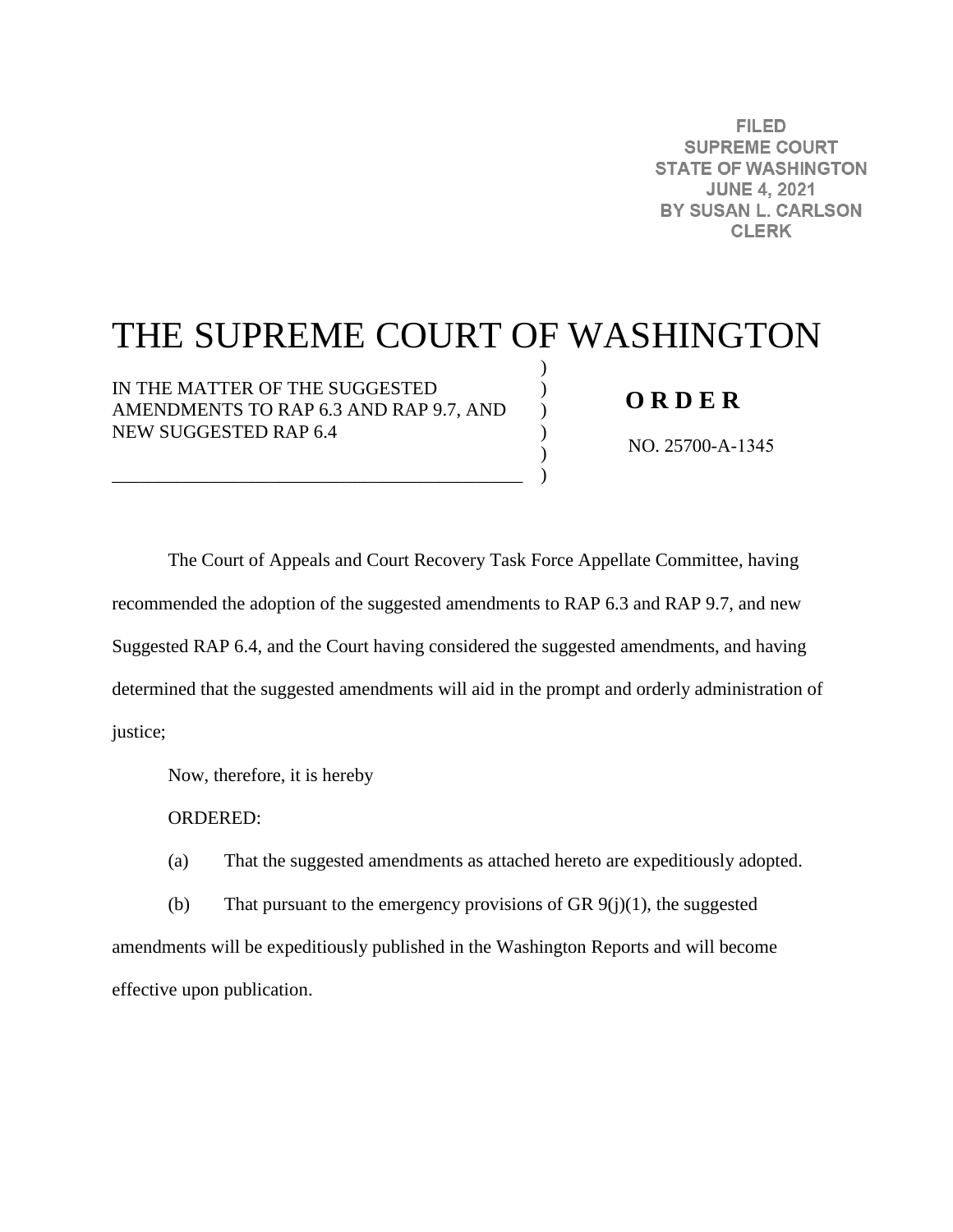Page 2 **ORDER** IN THE MATTER OF THE SUGGESTED AMENDMENTS TO RAP 6.3 AND RAP 9.7, AND NEW SUGGESTED RAP 6.4

DATED at Olympia, Washington this 4th day of June, 2021.

arzález González, C

Johnson, J.

Madsen, J.

Owen Owen

Stephens, J.

Gordon McCloud, J.

Montoya-Lewis,

Whitener, J.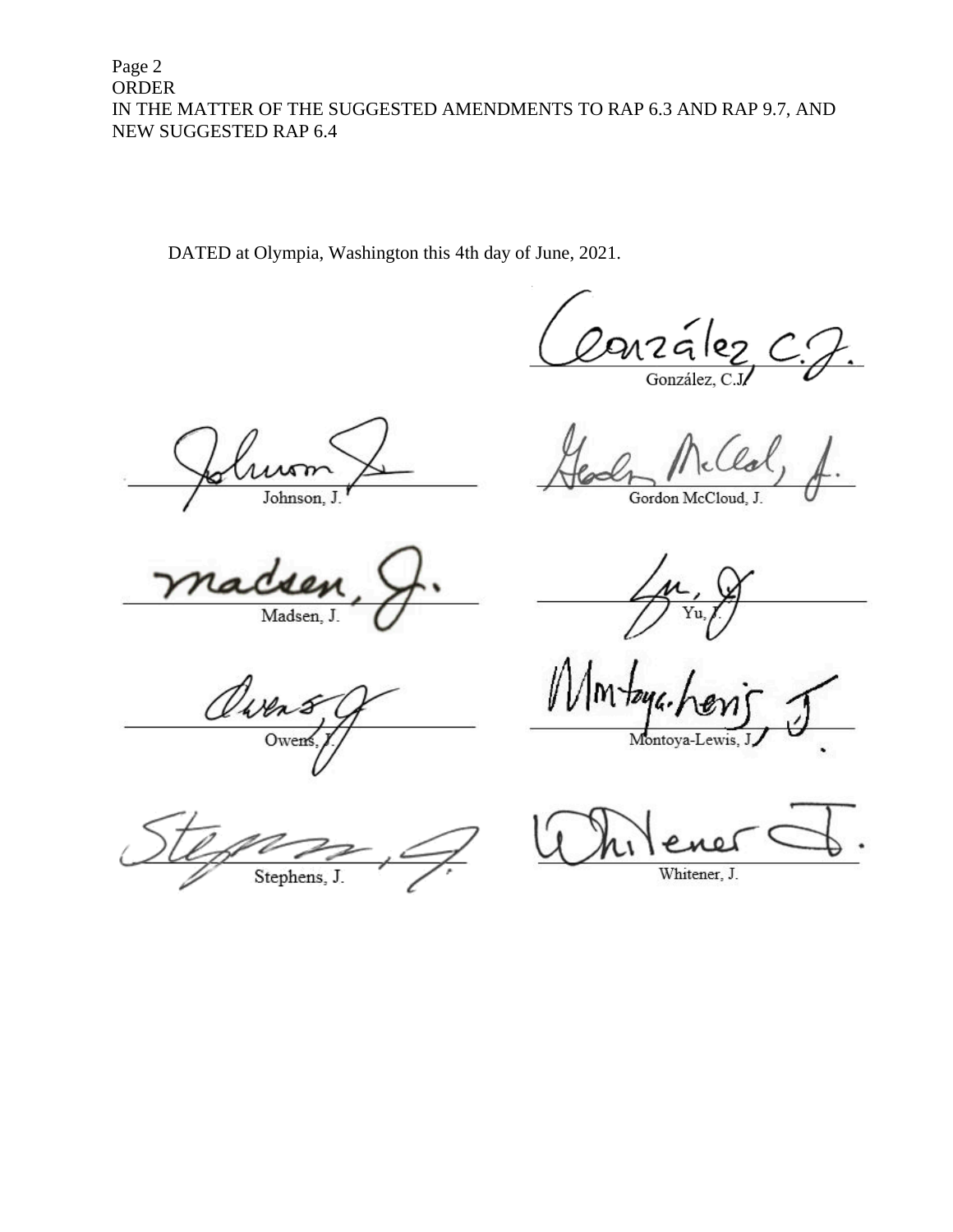#### **RAP 6.3 DIRECT REVIEW OF A FINAL DECISION OF AN ADMINISTRATIVE AGENCY**

The appellate court accepts direct review of a final decision of an administrative agency in an adjudicative proceeding according to the procedures set forth in under RCW 34.05.518 and RCW 34.05.522. A case that has been certified for review by the superior court is treated as a direct appeal. A party contesting a superior court's order on certification shall follow the procedures for discretionary review In requesting direct review, the parties shall follow the procedures set forth in rule 6.2. A party contesting a superior court's order granting certification shall file a motion for relief with the court of appeals within 15 days of the order granting certification. Review of the certification decision shall be guided by standards set forth in RCW 34.05.518. On July 1, 2026 this rule shall revert to the version in effect prior to June 13, 2021.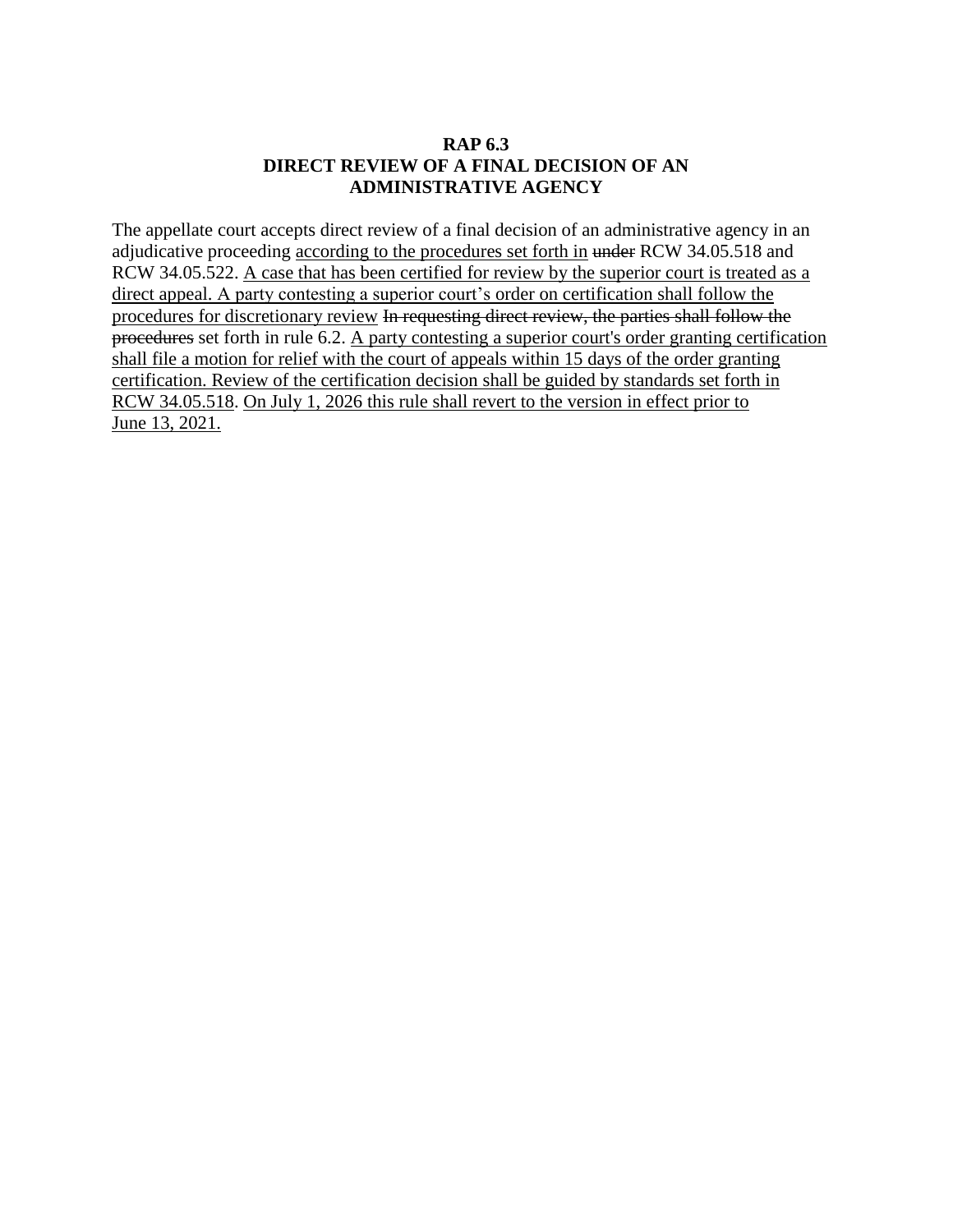#### **RAP 9.7 PREPARING CLERK'S PAPERS AND EXHIBITS FOR APPELLATE COURT**

**(a) Clerk's Papers.** The clerk of the trial court shall make copies at cost, not to exceed 50 cents a page, of those portions of the clerk's papers designated by the parties and prepare them for transmission to the appellate court. The clerk shall assemble the copies and number each page of the clerk's papers in chronological order of filing, and bind in volumes of no more than 200 pages, or, as authorized by the appellate court, assemble and transmit the numbered clerk's papers to the appellate court in electronic format. The clerk shall prepare a cover sheet for the papers with the title "Clerk's Papers" and prepare an alphabetical index to the papers. The clerk shall promptly send a copy of the index to each party. The reproduction costs must be paid to the trial court clerk within 14 days of receipt of the index. Failure to do so may result in sanctions under rule 18.9. Within 14 days of receiving payment, the clerk shall forward the clerk's papers to the appellate court.

**(b) Exhibits.** The clerk of the trial court shall assemble those exhibits designated by the parties and prepare them for transmission to the appellate court. Exhibits that are papers should be assembled in the order the exhibits are numbered with a cover sheet that lists only the exhibits being transmitted and is titled "Exhibits."

**(c) Certified Record of Administrative Adjudicative Orders.** When an administrative agency has certified the record of an administrative order for review by the superior court, the clerk of the superior court shall electronically transmit to the appellate court the original record certified by the administrative agency.